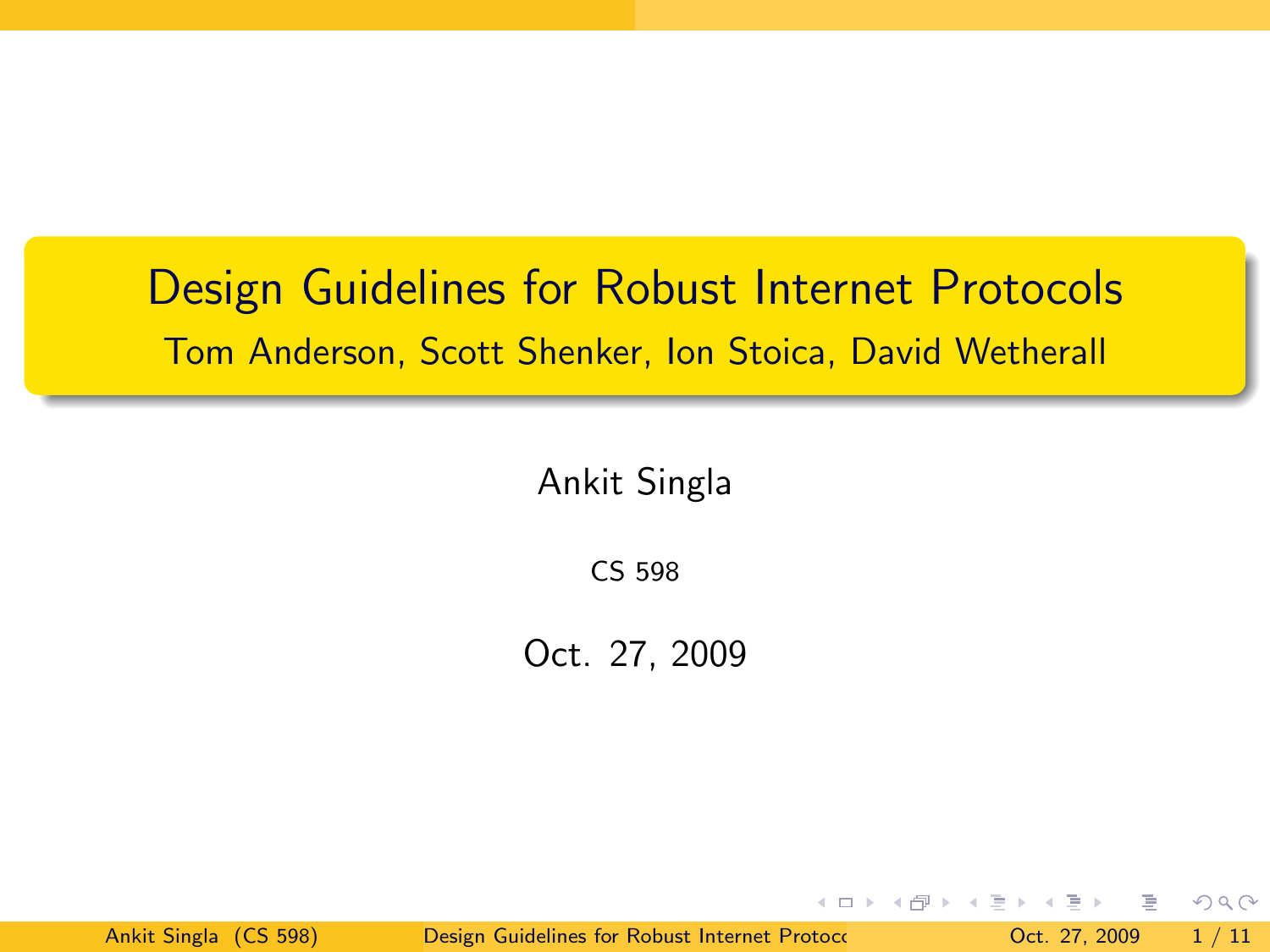- Internet protocols were designed assuming fail-stop systems
- Robustness to such failures is founded on a set of design principles
	- End-host recovery
	- Refresh critical state regularly
	- Assume failures are common
- But arbitrary failures are different syntactic vs. semantic correctness

 $\Omega$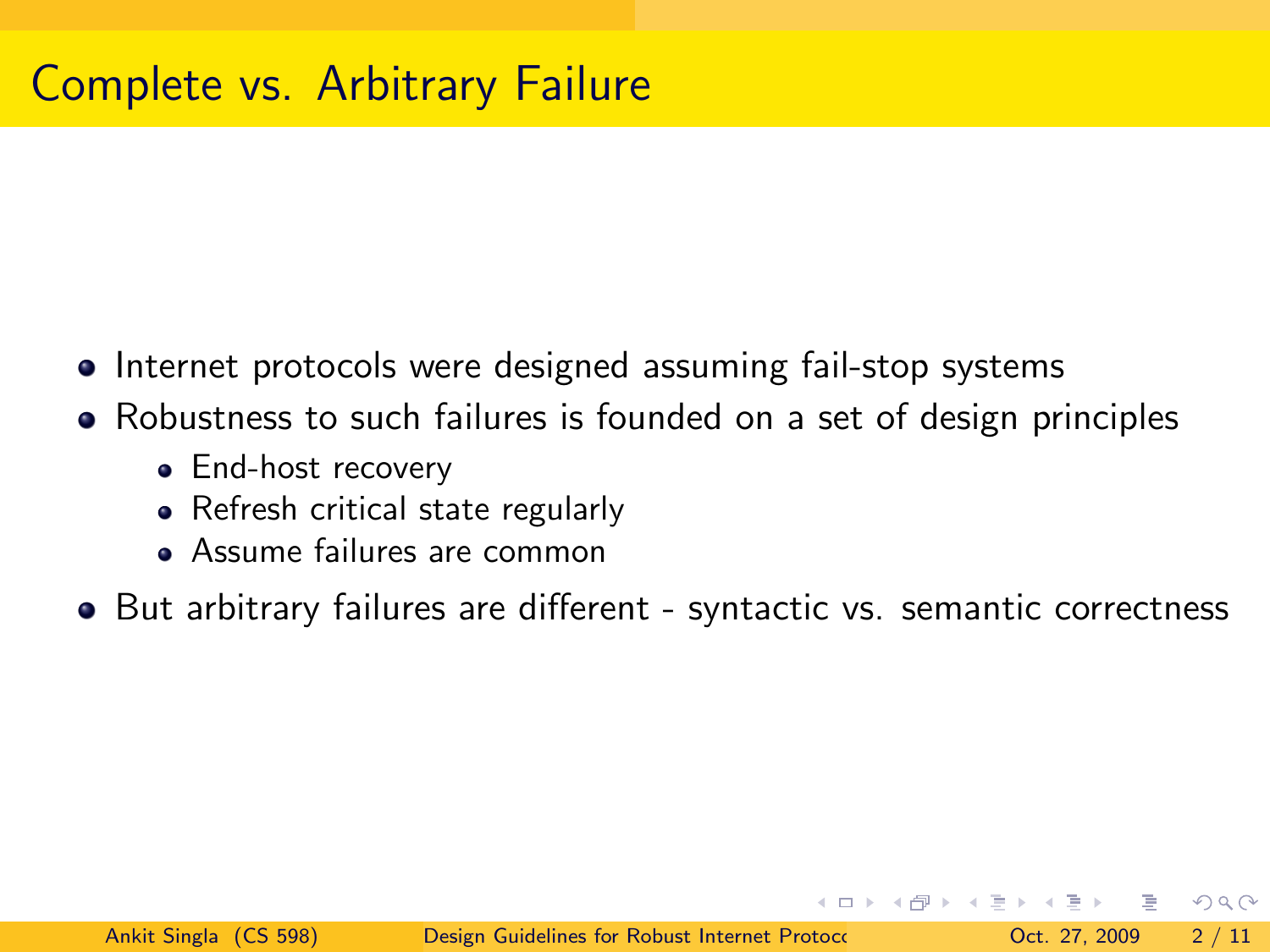- Arbitrary failures occur often enough in the Internet
- Other methods fail against these
	- Cryptographic authentication
	- Fault-tolerance via consensus
	- Formal verification of protocols
- Long term solution formulate design guidelines (Require RFC section addressing these?)
- **•** Focus on defensive design

 $\Omega$ 

 $\left\{ \left\vert \left\langle \mathbf{q} \right\rangle \right\vert \times \left\langle \mathbf{q} \right\rangle \right\} \times \left\{ \left\vert \mathbf{q} \right\rangle \right\}$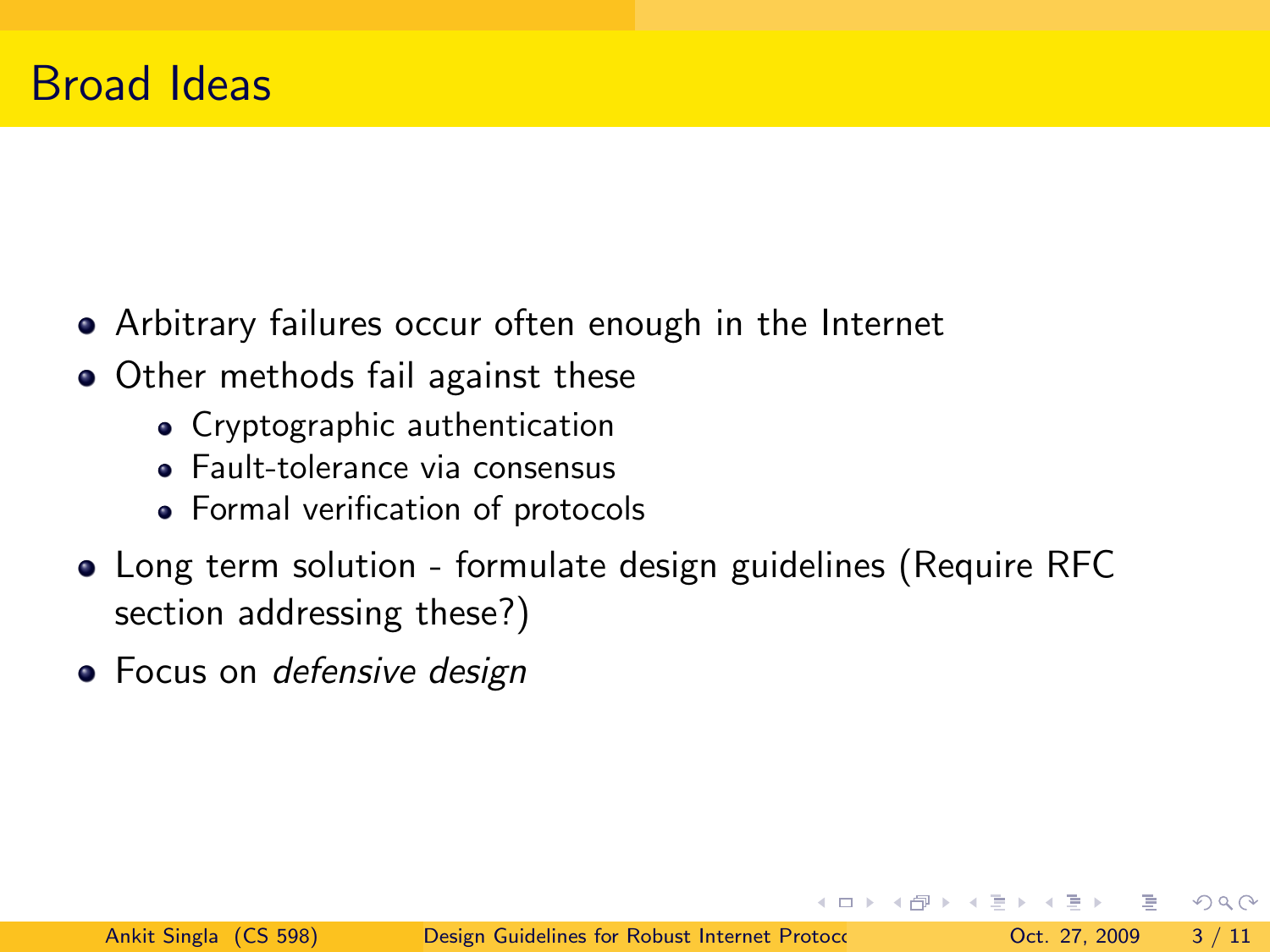# Guideline #1: Value Conceptual Simplicity

- Multiple parties implementing complex functions can break things
- Example: Persistent route oscillations in BGP

イロト イ母 トイミト イミト ニヨー りんぴ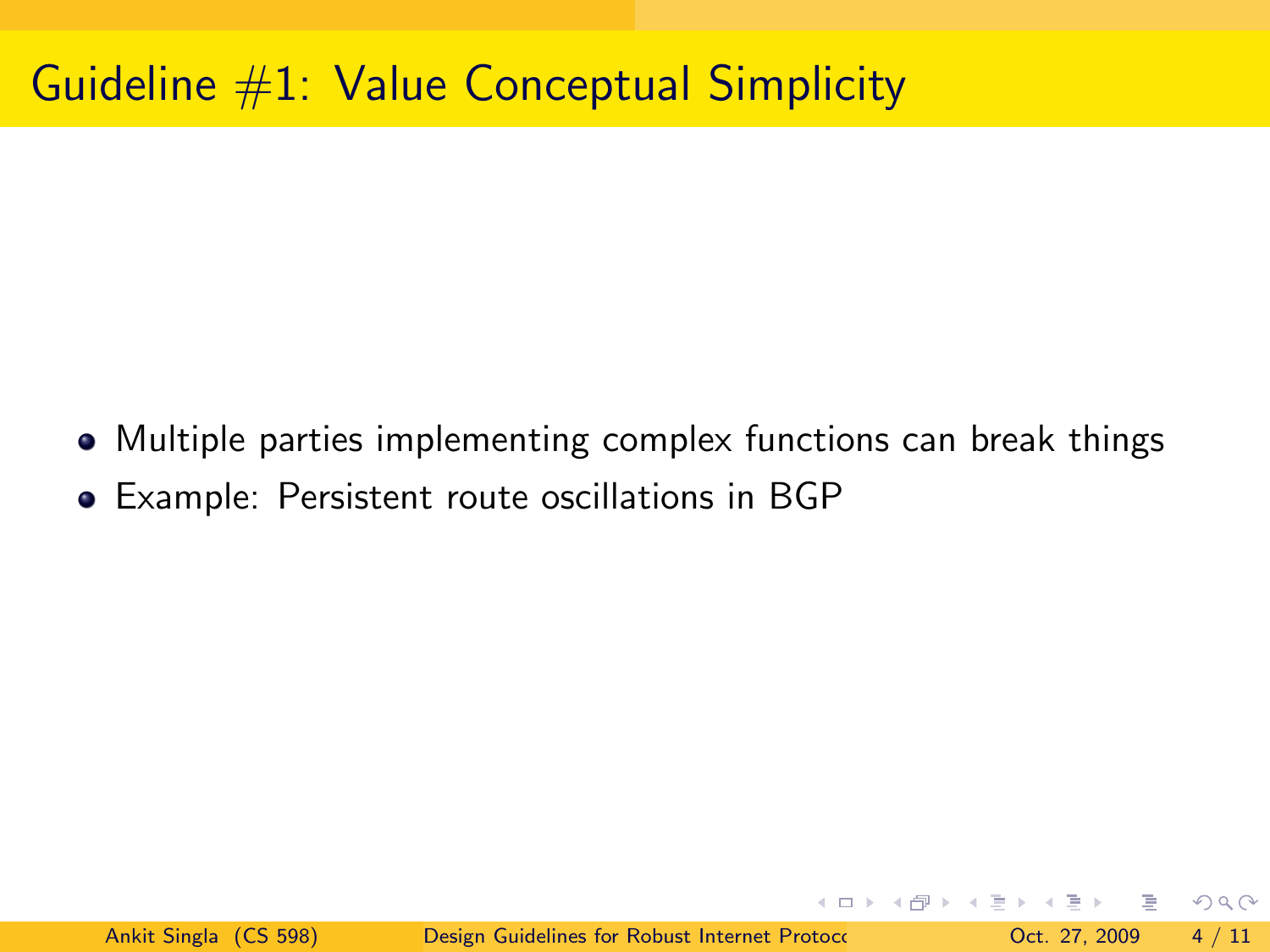# Guideline #2: Minimize Your Dependencies

- Trust is often misplaced
	- Variety of agents with different motives
- TCP send-receive co-ordination and fast recovery

K □ ▶ K @ ▶ K ミ ▶ K ミ ▶ │ 큰 │ ◆ 9 Q ⊙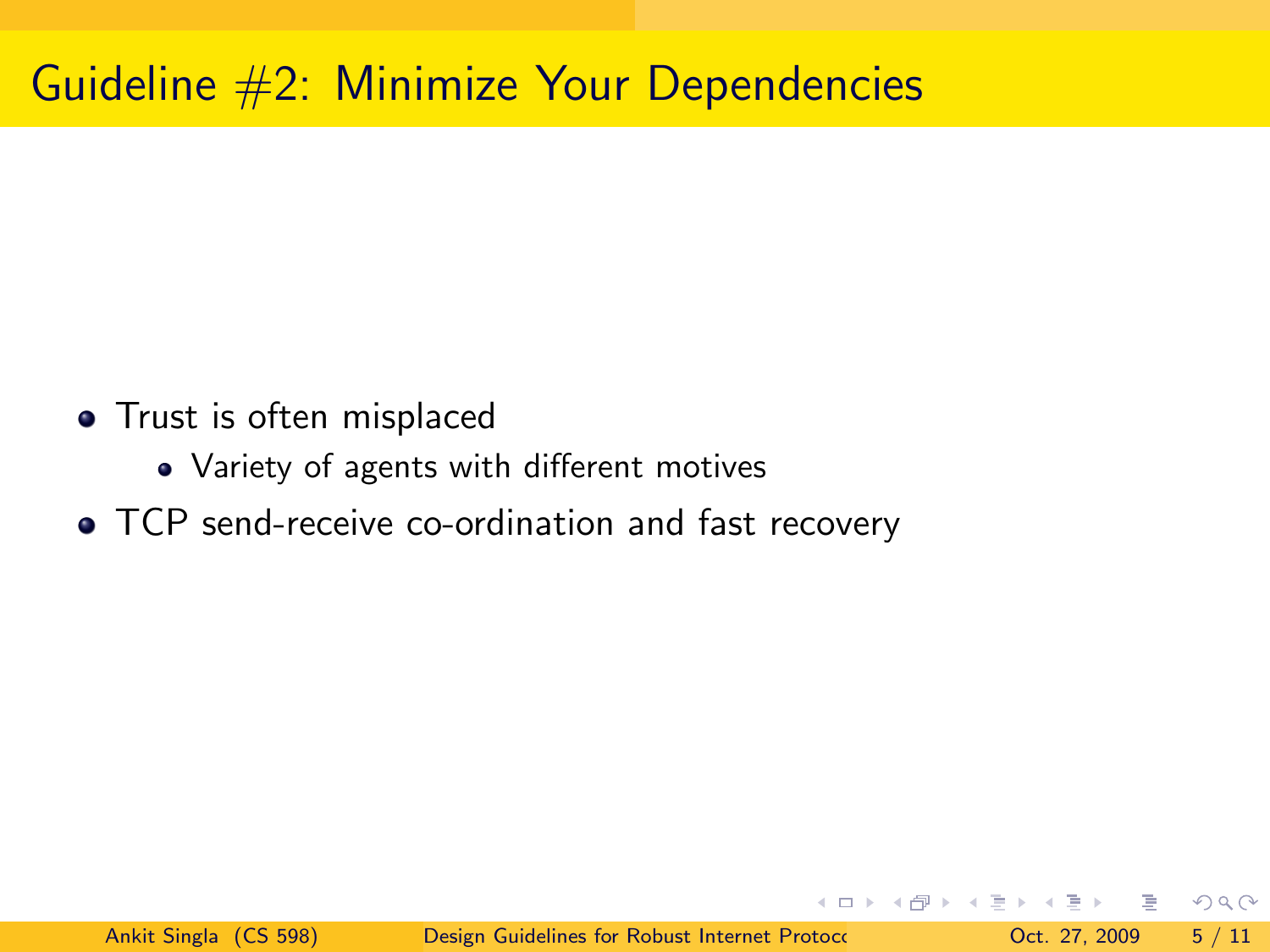# Guideline #3: Verify When Possible

- When dependencies are necessary, try verification
	- Actively test node responses
	- Compare information from other sources
- Verification need conflicts with KISS paradigm
- But often, there are simple solutions
	- **ECN** modification

 $\equiv$   $\cap$   $\alpha$ 

- 4 何 ト 4 ヨ ト 4 ヨ ト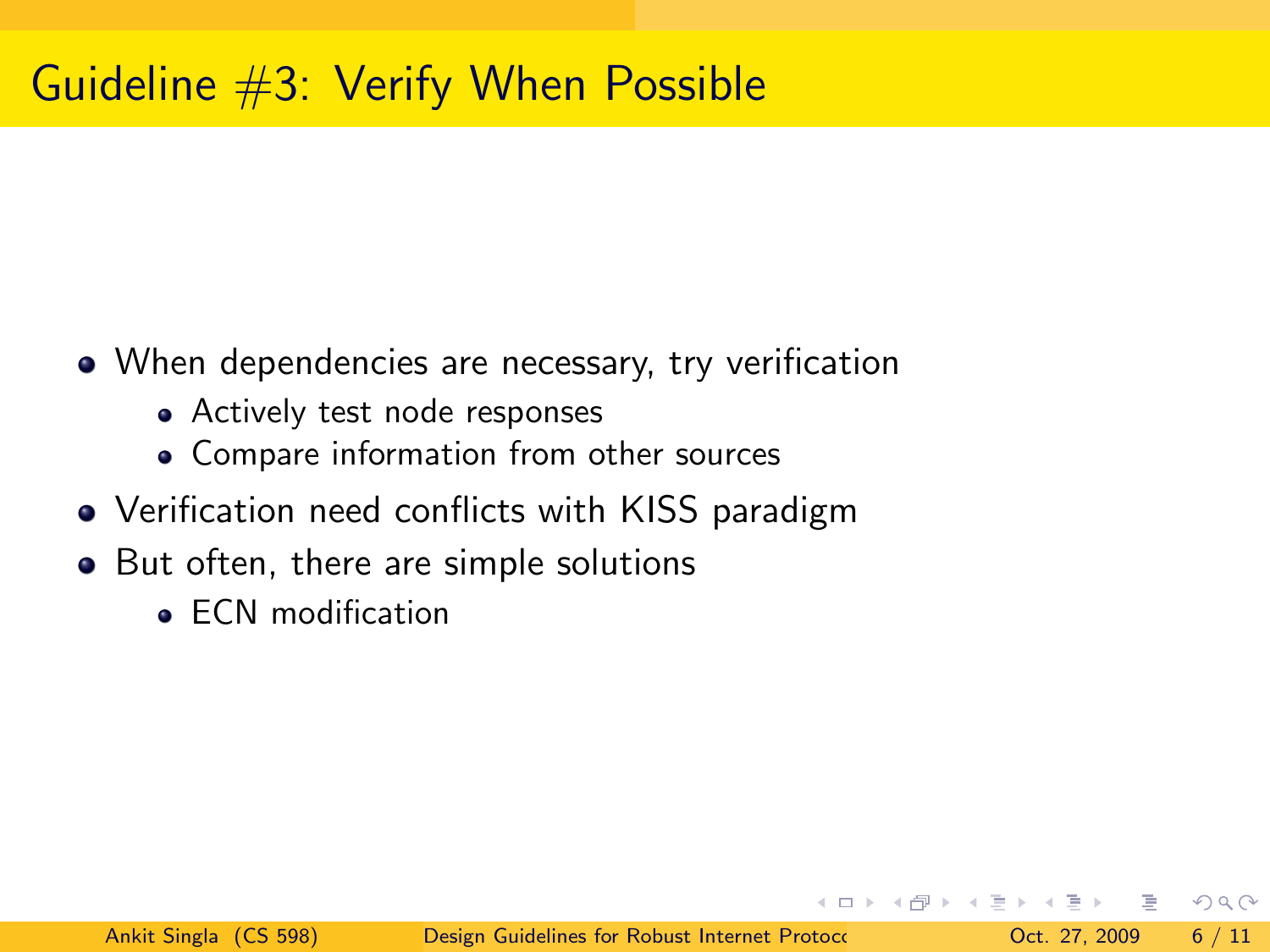#### Guideline #4: Protect Your Resources

- Unsolicited requests can lead to resource exhaustion
- Example: DoS attacks based on SYN-Floods
- The conserving resources approach does well against SYN-Floods

KEL KALE KEL KEL KAR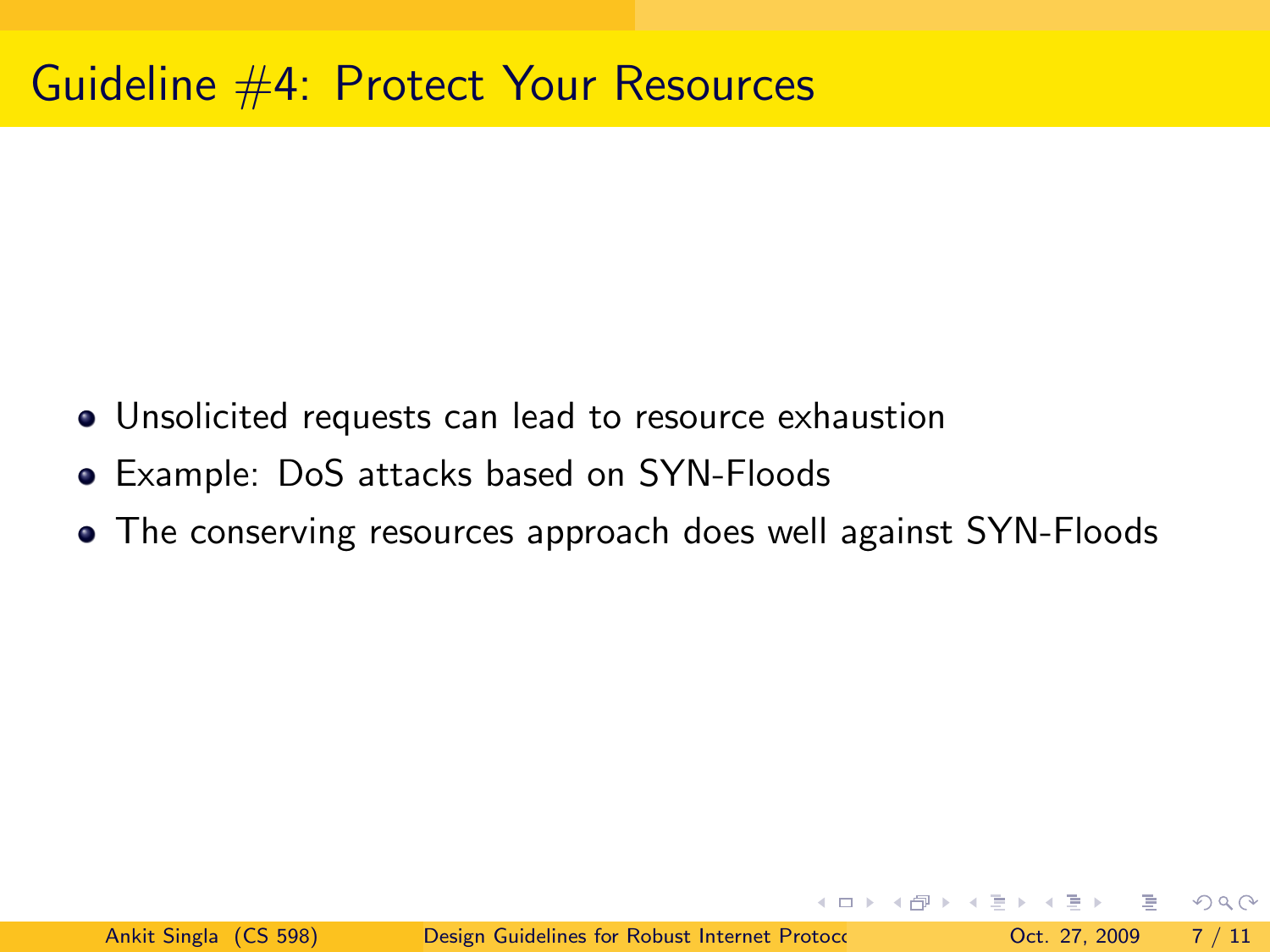## Guideline  $#5$ : Limit the Scope of Vulnerability

- Damage control is also important
- Route flapping in BGP
- The damping based solution limits propagation of updates
- Another Example: BGP error processing

イタト イミト イミト・コー つなべ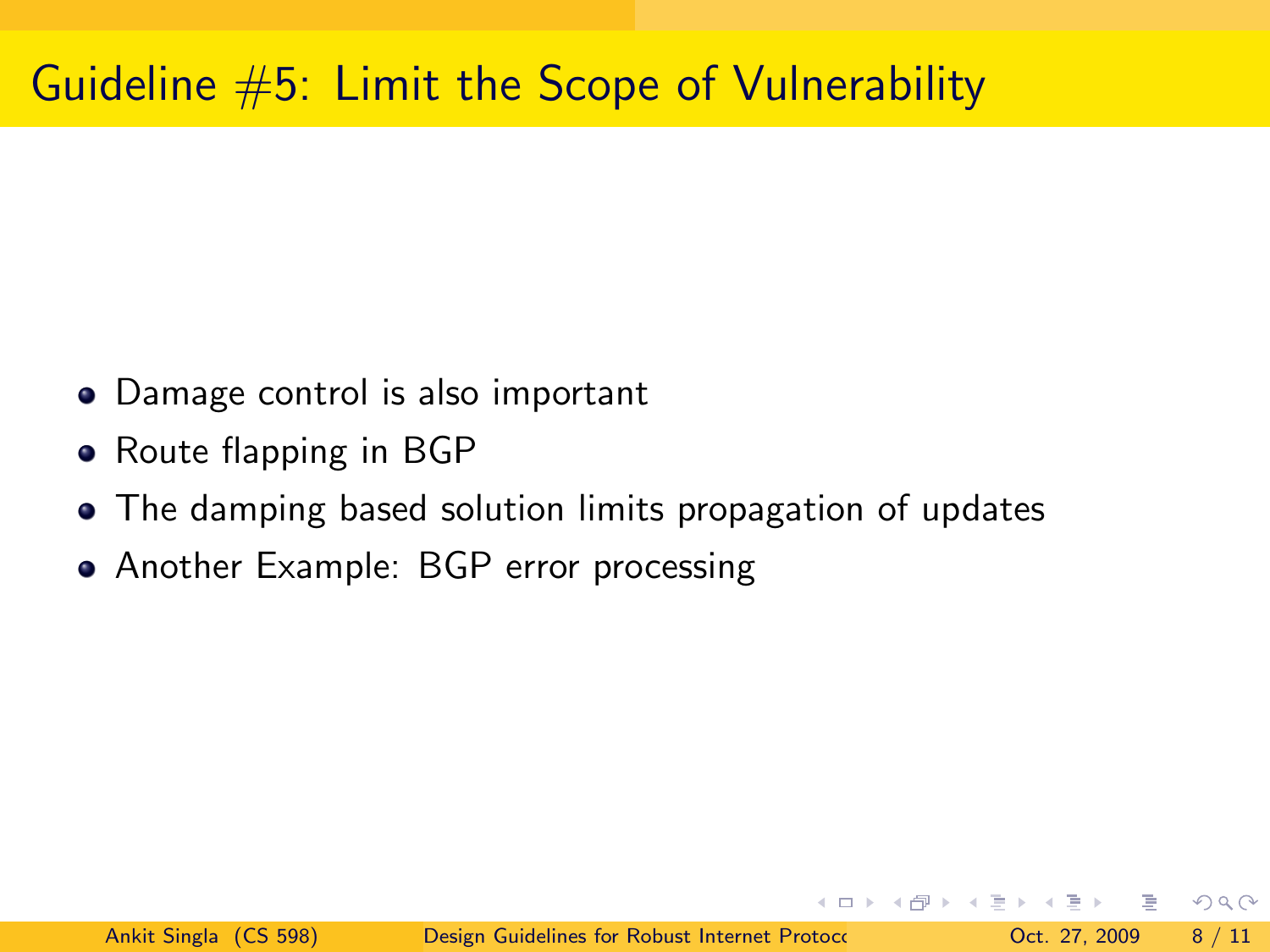- Actively seek out and expose errors
	- TCP checksum failure discovery
	- Flaw in BGP configuration strategy

 $QQ$ 

**K ロ ト K 何 ト K ヨ ト K**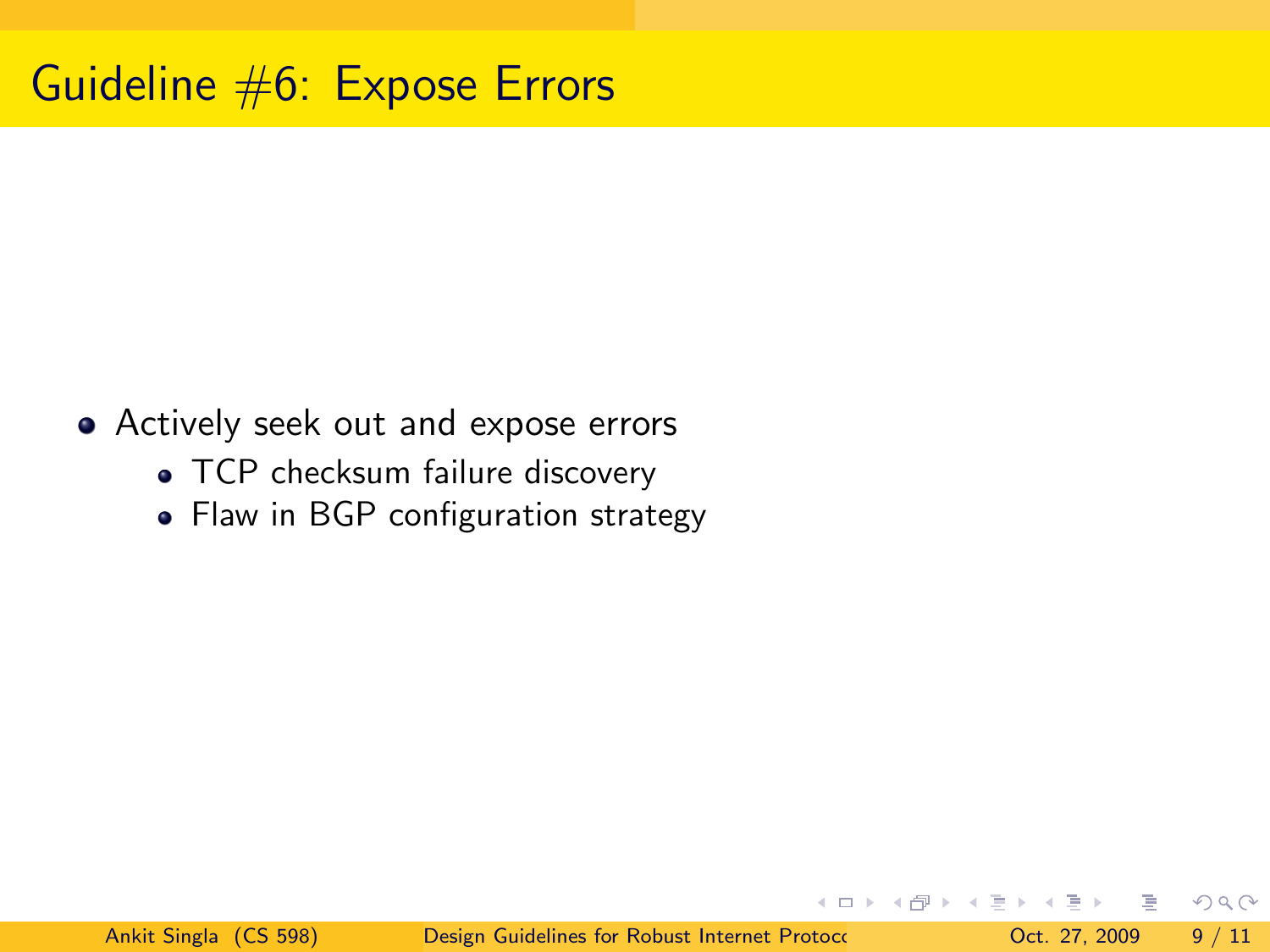- How good an idea is an RFC 'Robustness Considerations' section?
- Any more design principles ideas?

**←ロト ←何ト ←ヨト** 

 $\Rightarrow$   $\rightarrow$ 

 $\equiv$   $\Omega$